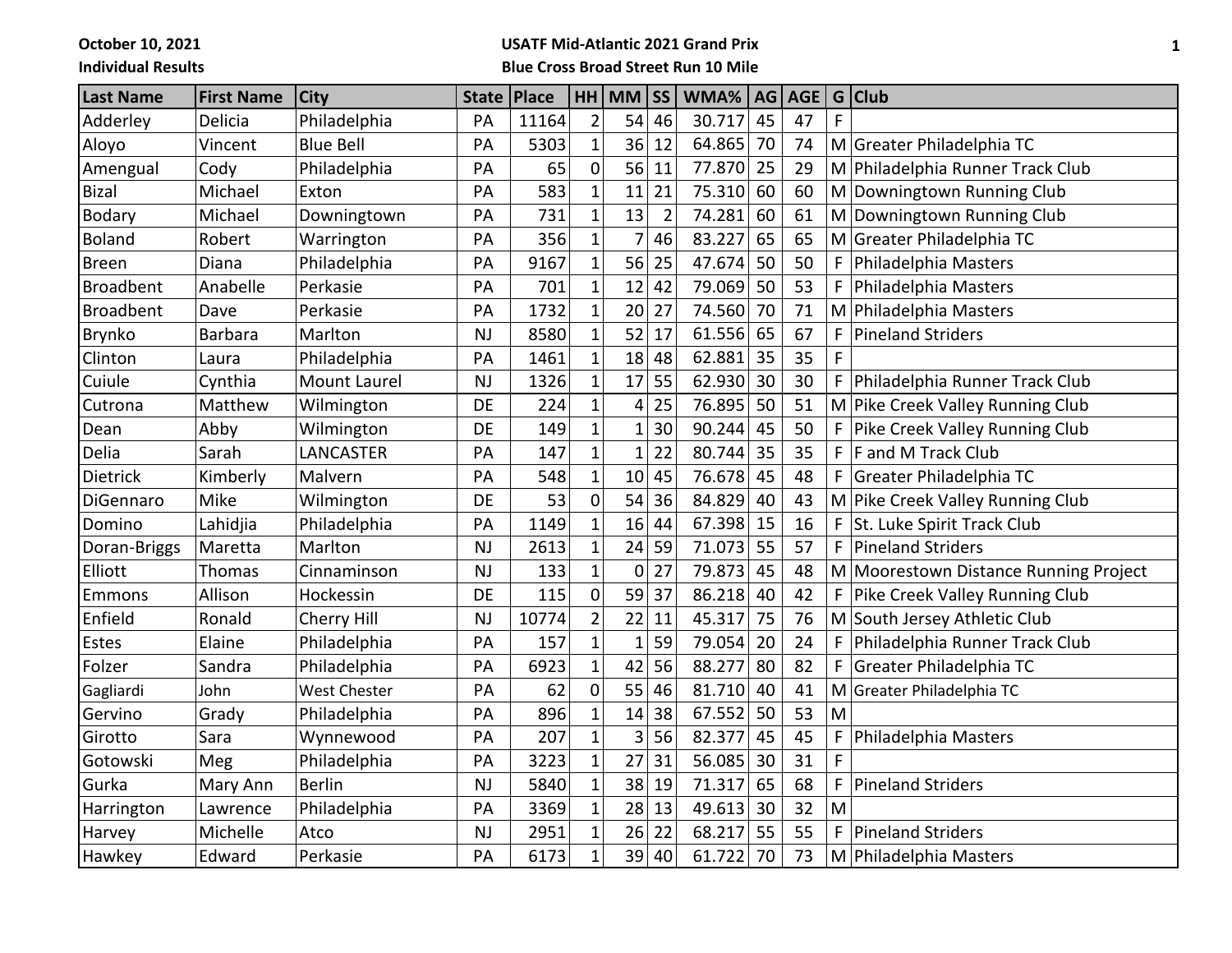**October 10, 2021 Individual Results**

## **USATF Mid-Atlantic 2021 Grand Prix Blue Cross Broad Street Run 10 Mile**

| Herman          | Gerald       | Wilmington             | DE        | 10929 | $\overline{2}$ | 28 | 42             | 44.116 75 |    | 77 |   | M Pike Creek Valley Running Club |
|-----------------|--------------|------------------------|-----------|-------|----------------|----|----------------|-----------|----|----|---|----------------------------------|
| Hermann         | Ethan        | Philadelphia           | PA        | 23    | $\mathbf 0$    |    | 50 27          | 86.720    | 20 | 21 |   | M Philadelphia Runner Track Club |
| Herzig          | Matthew      | Philadelphia           | PA        | 27    | $\mathbf 0$    | 51 | 12             | 85.449    | 25 | 26 |   | M Philadelphia Runner Track Club |
| Hesketh         | Robert       | Sicklerville           | NJ        | 1888  | $\mathbf 1$    | 21 | 17             | 66.742    | 60 | 61 |   | M South Jersey Athletic Club     |
| Hranilovich     | Stephen      | Phoenixville           | PA        | 436   | $\mathbf{1}$   | 8  | 50             | 76.634    | 55 | 58 |   | M Philadelphia Masters           |
| Jennings        | Thomas       | Ft Washington          | PA        | 2504  | $\mathbf{1}$   | 24 | 30             | 77.633    | 75 | 77 |   | M Greater Philadelphia TC        |
| Kimmel          | Michael      | Wayne                  | PA        | 2,718 | $\mathbf{1}$   | 25 | 26             | 57.004    | 45 | 49 |   | M Downingtown Running Club       |
| Lemos-Stein     | Gregg        | Philadelphia           | PA        | 6242  | $\mathbf{1}$   | 39 | 54             | 50.467    | 50 | 53 | M |                                  |
| Lizins          | Kristaps     | Philadelphia           | PA        | 43    | $\mathbf 0$    | 53 | 6              | 82.392    | 25 | 25 |   | M Philadelphia Runner Track Club |
| Lockhead        | Sean         | Richboro               | PA        | 9038  | $\mathbf{1}$   | 55 | 26             | 44.066    | 50 | 54 |   | M Philadelphia Masters           |
| Lombardi        | James        | Oreland                | PA        | 3535  | $\mathbf{1}$   | 28 | 57             | 57.186    | 50 | 54 |   | M Ambler Area Running Club       |
| Mascoli         | Rosie        | Philadelphia           | PA        | 87    | $\pmb{0}$      | 58 | 11             | 84.274    | 30 | 30 | F | Philadelphia Runner Track Club   |
| Matula          | Jeremy       | Lancaster              | PA        | 52    | 0              | 54 | 28             | 80.630    | 30 | 34 |   | $M$ F and M Track Club           |
| McFarland       | Mary Pat     | <b>Merion Station</b>  | PA        | 3342  | $\mathbf{1}$   | 28 | 9              | 68.520    | 55 | 57 | F | Greater Philadelphia TC          |
| Miles           | Leroy        | Philadelphia           | PA        | 2449  | $\mathbf{1}$   | 24 | 18             | 52.946    | 35 | 38 | M |                                  |
| Monforto        | Kathleen     | Laurel Springs         | NJ        | 1447  | $\mathbf{1}$   | 18 | 40             | 66.377    | 40 | 44 | F | South Jersey Athletic Club       |
| Montini         | Paul         | Huntingdon Valley      | PA        | 215   | $\mathbf{1}$   | 4  | 8              | 78.612    | 50 | 53 |   | M Greater Philadelphia TC        |
| Morgan          | Gregory      | Philadelphia           | PA        | 20    | $\mathbf 0$    | 50 | 9              | 87.238    | 20 | 24 |   | M Philadelphia Runner Track Club |
| <b>MuQaribu</b> | Mudhillun    | <b>Clifton Heights</b> | PA        | 63    | $\mathbf 0$    | 55 | 58             | 82.073    | 40 | 42 |   | M Philadelphia Runner Track Club |
| Nykanen         | Zach         | Royersford             | PA        | 396   | $\mathbf{1}$   | 8  | 17             | 64.071    | 25 | 26 | M |                                  |
| Olmstead        | <b>Betty</b> | Wilmington             | DE        | 10919 | $\overline{2}$ | 28 | 8              | 52.745    | 75 | 75 | F | Pike Creek Valley Running Club   |
| Orchard         | Nicole       | Clementon              | NJ        | 9256  | $\mathbf{1}$   | 57 | $\overline{4}$ | 48.534    | 50 | 52 | F | Pineland Striders                |
| Panei           | <b>Brian</b> | Philadelphia           | PA        | 2752  | $\mathbf{1}$   | 25 | 36             | 52.940    | 15 | 15 |   | M Philadelphia Storm             |
| Panei           | Erica        | Philadelphia           | PA        | 1829  | $\mathbf{1}$   | 20 | 56             | 61.800    | 15 | 18 | F | Philadelphia Storm               |
| Pangburn        | Julie        | Downingtown            | PA        | 624   | $\mathbf{1}$   | 12 | $\mathbf{1}$   | 83.869    | 55 | 57 | F | Greater Philadelphia TC          |
| Pasquella       | Linda        | Franklinville          | <b>NJ</b> | 2742  | $\mathbf{1}$   | 25 | 32             | 68.882    | 55 | 55 | F | Pineland Striders                |
| Pellechio       | Thomas       | Doylestown             | PA        | 1364  | $\mathbf{1}$   | 18 | $\overline{7}$ | 72.925    | 65 | 66 |   | M Philadelphia Masters           |
| Peterson        | Christy      | Lansdale               | PA        | 260   | $\mathbf{1}$   | 5  | 46             | 80.816    | 45 | 46 | F | Greater Philadelphia TC          |
| Polakoff        | Craig        | Philadelphia           | PA        | 10139 | $\overline{2}$ | 6  | 58             | 36.177    | 40 | 42 |   | M Rosemont Running Club          |
| Rathz           | Gabrielle    | Philadelphia           | PA        | 6994  | $\mathbf{1}$   | 43 | 17             | 47.717    | 30 | 33 | F |                                  |
| Rissell         | Ethan        | Philadelphia           | PA        | 47    | $\mathbf 0$    | 53 | 42             | 81.502    | 30 | 32 |   | M Philadelphia Runner Track Club |
| Roberts         | Dawn         | Middletown             | <b>DE</b> | 4382  | $\overline{1}$ | 32 | 37             | 60.626    | 50 | 51 |   |                                  |
| <b>Sacks</b>    | Frederick    | Cherry Hill            | NJ        | 4497  | $\mathbf{1}$   | 33 | 6              | 62.424    | 65 | 68 |   | M Pineland Striders              |
|                 |              |                        |           |       |                |    |                |           |    |    |   |                                  |